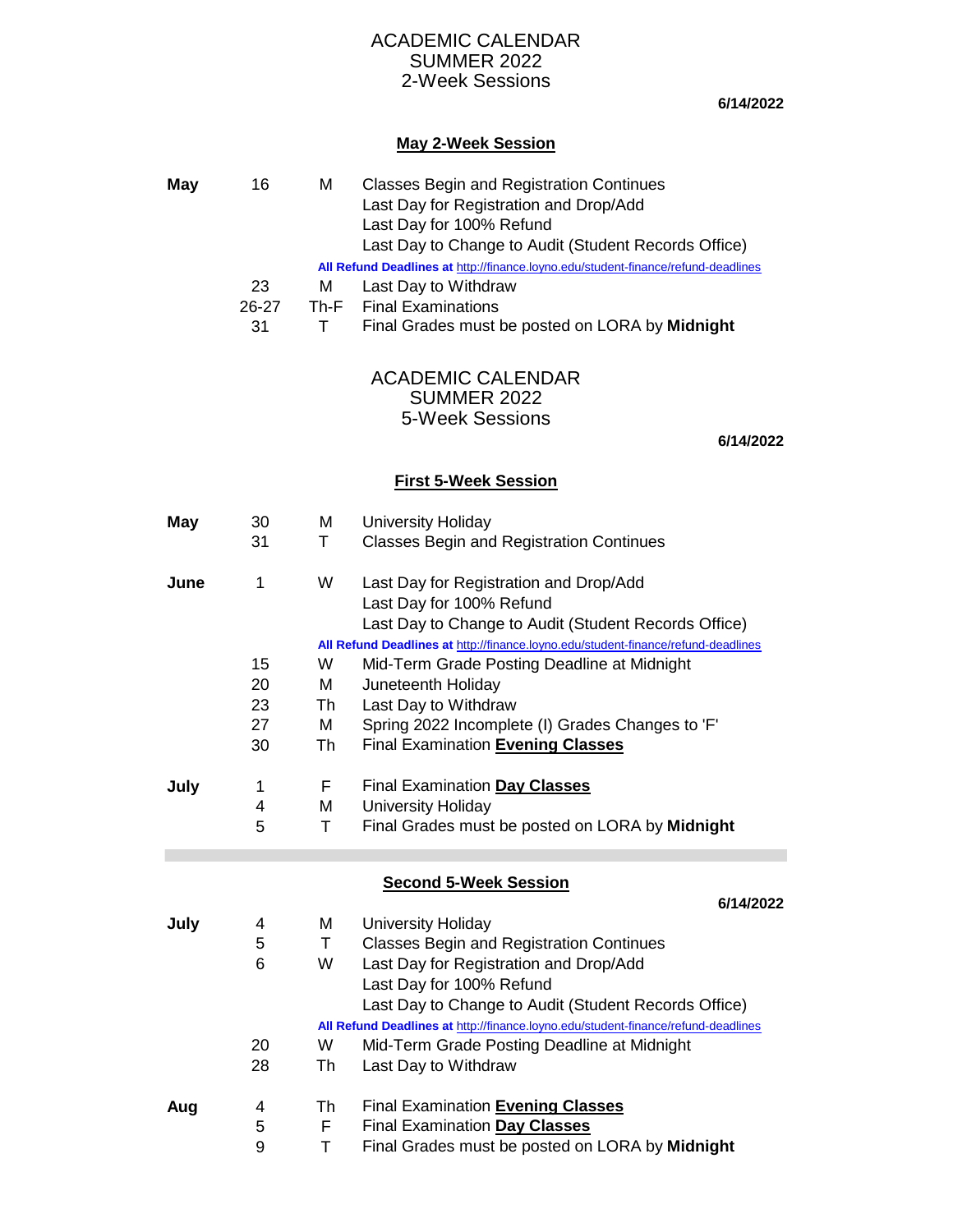## 7-Week Sessions ACADEMIC CALENDAR SUMMER 2022

**6/14/2022**

#### **First 7-Week Session**

| <b>May</b> | 16 | М  | <b>Classes Begin and Registration Continues</b>                                   |
|------------|----|----|-----------------------------------------------------------------------------------|
|            | 19 | Th | Last Day for Registration and Drop/Add                                            |
|            |    |    | Last Day for 100% Refund                                                          |
|            |    |    | Last Day to Change to Audit (Student Records Office)                              |
|            |    |    | All Refund Deadlines at http://finance.loyno.edu/student-finance/refund-deadlines |
|            | 30 | Μ  | University Holiday                                                                |
| June       | 9  | Th | Mid-Term Grade Posting Deadline at Midnight                                       |
|            | 17 | F. | Last Day to Withdraw                                                              |
|            | 20 | м  | Juneteenth Holiday                                                                |
|            | 27 | M  | Spring 2022 Incomplete (I) Grades Changes to 'F'                                  |
|            | 30 | Th | <b>Final Examination</b>                                                          |
| July       | 4  | M  | University Holiday                                                                |
|            | 5  | Τ  | Final Grades must be posted on LORA by Midnight                                   |
|            |    |    |                                                                                   |
|            |    |    |                                                                                   |
|            |    |    | <b>Second 7-Week Session</b>                                                      |
|            |    |    | 6/14/2022                                                                         |
| July       | 4  | M  | University Holiday                                                                |
|            | 5  | Τ  | <b>Classes Begin and Registration Continues</b>                                   |
|            | 8  | F  | Last Day for Registration and Drop/Add                                            |
|            |    |    | Last Day for 100% Refund                                                          |
|            |    |    | Last Day to Change to Audit (Student Records Office)                              |
|            |    |    | All Refund Deadlines at http://finance.loyno.edu/student-finance/refund-deadlines |
|            | 28 | Th | Mid-Term Grade Posting Deadline at Midnight                                       |
| Aug        | 5  | F. | Last Day to Withdraw                                                              |
|            | 18 | Th | <b>Final Examination</b><br>Final Grades must be posted on LORA by Midnight       |